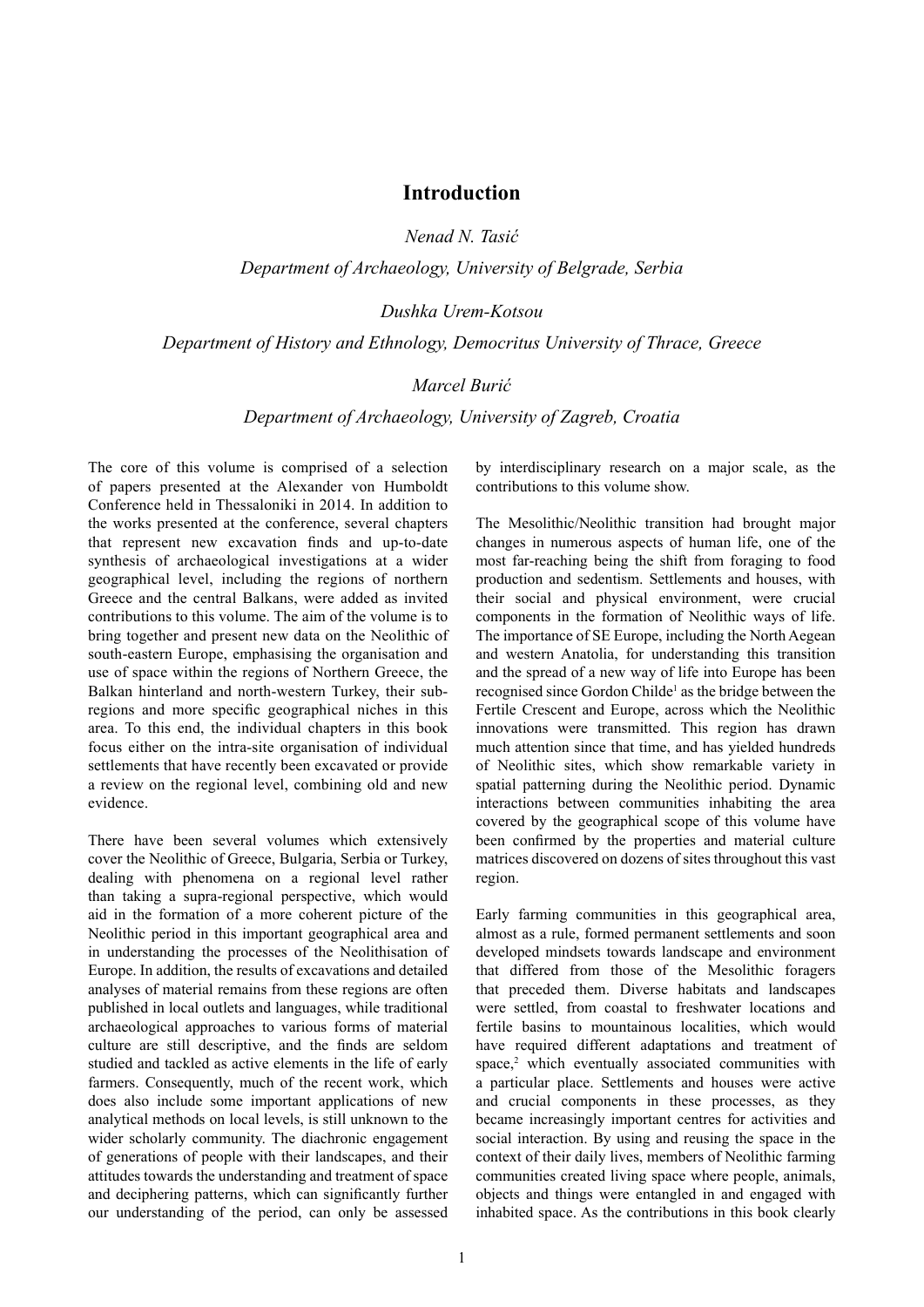demonstrate, archaeological investigations in this area testify to temporal intra- and inter-regional diversity in social organisation, everyday practices and beliefs, and show changes on various scales over the three millennia of the Neolithic, which formed a diverse and rich cultural landscape, expressed in settlement organisation, architecture and numerous aspects of material culture.

The long period of the Neolithic, including its final stage, which is in some regions labelled as the Eneolithic or Final Neolithic, and in others as the Chalcolithic, was a time of thorough transformations not only in cultural landscapes and settlement organisation, but also in animal and plant management, dietary habits and the production and circulation of material culture. The detection and evaluation of contacts between the regions and the study of the dynamics of transformation of populations within their chosen geography is therefore of great importance for understanding this period as a whole. The authors of the contributions to this volume present new data and draw their conclusions from the contextual examination of material culture recently discovered on numerous sites throughout the area, which contribute significantly to the understanding of the cultural landscape of early farmers in this geographical area.

Since social relations are entwined in the intra- and intersite organisation of villages, the study of the density, form, size and longevity of settlements, architecture, burial practices, economy and material culture ensures a more holistic approach to the role and the meaning of space, and of various forms of interactions within the social structure of early farming communities. Some analytical tools applied in the study of the Neolithic in the area for this purpose include the analysis of aDNA and isotopic signatures in the skeletal remains of humans and animals to identify the diet and mobility of humans and herds, and analysis of archaeobotanical and zooarchaeological remains and of food residues in pottery for diet and farming practices, together with mainstream technological and petrographic analysis of pottery and stone tools. This interdisciplinary approach has the potential to reveal more details on the engagement of people with the landscape and with objects, animals, plants and other resources, as several chapters in this book clearly demonstrate.

A growing body of data uncovered in the last few decades shows striking diversity in settlement organisation, from single-layered, short-lived sites to long-lived tell settlements with densely packed houses, located in different geographical settings. In addition, small sites (e.g. 0.5 ha) and extended settlements with shifting habitation patterns and dispersed houses also appear in most subregions. The observed variety has been related not only to the specifics of the natural environment, but also to the social organisation of Neolithic communities, as shaped through everyday practices. Settlements and houses were dynamic social spaces where different aspects of everyday life (and death) formed built space, which was modified

according to social (and cultural) changes that took place within communities in each sub-region.

This book is comprised of 17 chapters, which are organised regionally, covering a broad set of geomorphological and environmental features and their niches. It includes fresh interdisciplinary insights from present-day Albania, northern Greece, North Macedonia, Serbia, Bulgaria and Turkey. The chapters follow geographical order, starting from the west, and moving through the north Aegean and the Balkan hinterland to north-western Turkey.

The volume commences with a chapter by Kostas Kotsakis, whose contribution provides the theoretical framework for the volume, with a discussion of the use of space in the archaeological literature. The author nicely lays out the different theoretical approaches in current and past archaeological discourse, introducing the readers to diverse concepts about and understandings of space in archaeological thought, from cultural history and processualism with a positivist view of space as an objective and measurable frame of reference, to postmodern concepts of space as a dynamic social space, the phenomenology of Heidegger and meta-postprocessualism. Multivocality in theoretical concepts of space has had an impact on archaeological practice, a flavour of which is given in the last part of the chapter.

A broad chronological scheme for the trans-regional Neolithic of the geographical area treated in this book has been set out by Agathe Reingruber in chapter 2. The author discusses the history and interpretation of <sup>14</sup>C dates in south-east Europe, Greece and Anatolia, and points to some misconceptions and incorrect usage of radiocarbon dates from its early days in the 1960s through to the present. Radiocarbon dates for each of the regions of south-western Anatolia, the circum-Aegean, the Balkans and the middle Danube area are presented, covering all periods of the Neolithic. Clarification and documentation of the chronological scheme obtained in this way is then applied to reinterpret trans-regional narratives such as those of the Neolithisation of southwest Anatolia and the Aegean, the beginning of the Neolithic in the Balkans and the transition from the Middle to the Late Neolithic.

Gazmend Elezi, in chapter 3, presents the state of research in Albanian Neolithic archaeology and discusses the landscape preferences and social practices of early farmers, with an emphasis on the establishment of settlements in different habitats, such as river valleys and lake shores, but also on those located in mountainous landscapes. The author discusses the duration of habitation of the Neolithic settlements in Albania, which varies from short-lived ones (e.g. a few generations), to remarkably long-lived ones, inhabited without interruption, to those which were reinhabited long after being abandoned. The distribution and density of the settlements and settlement types and the diversity of houses are also discussed.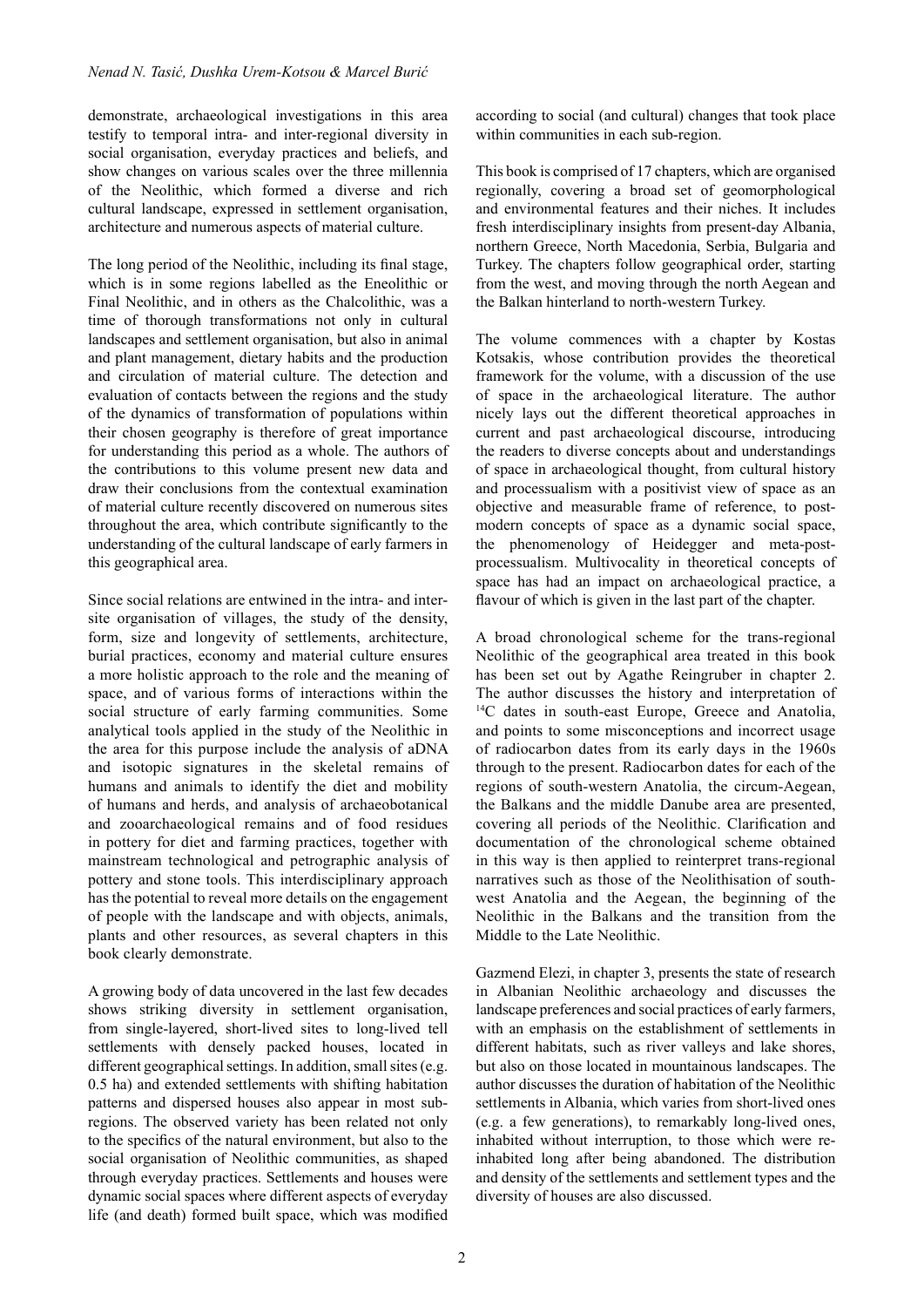Intensive fieldwork undertaken in northern Greece over the last two decades or so, as a result of developmental works and systematic projects, has brought to light a considerable number of Neolithic sites, a few of which are presented in chapters 4, 5 and 6. Georgia Stratouli and Dimitris Kloukinas, in chapter 4, use the abundance of new findings to analyse and discuss the transformation of settlement space at the Middle and Late Neolithic site of Avgi in western Macedonia (Greece). Over the course of the three phases attested at the site, the differential segregation of space, the visibility of spatial demarcations, the relationship between indoor and outdoor space, and the management of waste suggest changes in the organisation of the community throughout the settlement's lifespan.

The following two chapters present an example of the transformation of space into a communal place outside the settlement, which was used for a variety of activities, including ritual. Similar sites have also been discovered in recent years in some other regions of the Balkans (see chapter 15 in this volume), all dated to the same broad period, pointing to certain changes in the ideological and social sphere of the Late Neolithic inhabitants in this area.

Areti Chondroyianni-Metoki presents in chapter 5 an exceptionally rare example for Neolithic Greece of an off-settlement site at Toumba Kremastis Koiladas, which offers some of the best evidence of structured deposition in the Neolithic period in the wider region of northern Greece and the Balkan hinterland. The Neolithic settlement at Kremasti is characterised by continuity in the location of the houses on the tell and diversity in the use of space on the margins of the residential area. The author presents the finds from the area outside the settlement, which are related to a variety of activities, including ritual. Chondroyianni-Metoki's contextual analysis has taken into account correlations of different categories of archaeological materials related to burials of humans, animals and houses, and to contexts with remains of more mundane activities, such as rubbish disposal.

Presenting four different but well-defined contexts from the Late Neolithic off-settlement site of Toumba Kremastis Koiladas, Teresa Silva and her colleagues offer in chapter 6 an insight into the variety of activities that took place outside the residential area, with many of them seemingly exhibiting a ceremonial or ritual character. After a brief theoretical discussion of what ritual represents, the authors discuss the archaeological materials from four distinct contexts: cremation burial, single-use pits with remains of various ritualistic/ceremonial activities, and multiple-use context with less obvious structure. The stratigraphy and all the finds are taken into account, but special emphasis is placed on pottery, to show how the interplay of ritual and mundane domestic aspects of life may be entangled in an assemblage.

Chapter 7, by Dushka Urem-Kotsou and Stavros Kotsos, provides an up-to-date synthesis of the results

of archaeological investigations in the area of central Macedonia (Greece), including excavations of Neolithic settlements and interdisciplinary research on associated materials. The authors discuss the settlement types, architecture and burial practices of the region. The evidence for Neolithic food that comes from archaeobotanical and zooarchaeological investigations, analysis of food remains in pottery and human bones is also presented. These data reveal details of the diachronic engagement of the inhabitants of central Macedonia with their environment, creating a social space through daily practices related to the production, preparation and consumption of food. Interaction among the settlements within the area, as well as with other regions, whether close or distant ones, is briefly discussed on the basis of petrographic analysis of pottery and lithics, aDNA and isotopic analysis of human and animal bones.

Stavros Kotsos, in chapter 8, focuses on the geographical area extending from the North Aegean to the Danube, which is drained by two of the major rivers of the southern and central Balkans, the Axios (Vardar) and Morava, and their numerous tributaries. Using the evidence from 191 excavated Neolithic settlements from this area, the author examines the geographical distribution of settlements, their environmental setting, intra-site organisation, architecture, economy and the interaction between them, as evidenced in material culture. Taking into account available data from old and recently excavated sites, the author offers new insights into the rich and diverse *cosmos* of early farming societies settled in this vast area, not only between but also within its regions and sub-regions, which is indicated by a great variety in organisation of living space, including both settlements and houses.

Goce Naumov presents in chapter 9 the diversity of Neolithic settlements in sub-regions of the southwestern part of the Republic of North Macedonia, with a focus on wetland sites in the area of Lake Ohrid and their relation to the settlements in the neighbouring region of Pelagonia. In addition to well-known tell-type settlements, the author draws attention to the existence of pile-dwelling settlements and distinguishes three basic categories of wetland sites: those on riverbanks, those on lakeshores and those in marshes. He also discusses the accompanying archaeological material and possible routes of communication, and finds some Late Neolithic Anatolian stylistic traits that had reached Pelagonia and the Ohrid region by the  $5<sup>th</sup>$  millennium BC.

Several chapters present results of investigations in the central Balkans. In chapter 10, Boban Tripković discusses small settlement mounds, specific to the wetland region of Mačva in north-western Serbia, that are attested by a series of surveying campaigns. These sites, known as Obrovactype sites, appear to be Late Neolithic/Early Eneolithic adaptations to marshlands of the Mačva region. Based on the results of extensive sediment borehole coring on several sites and their surrounding area, field surveys and magnetometer prospection, which show the presence of the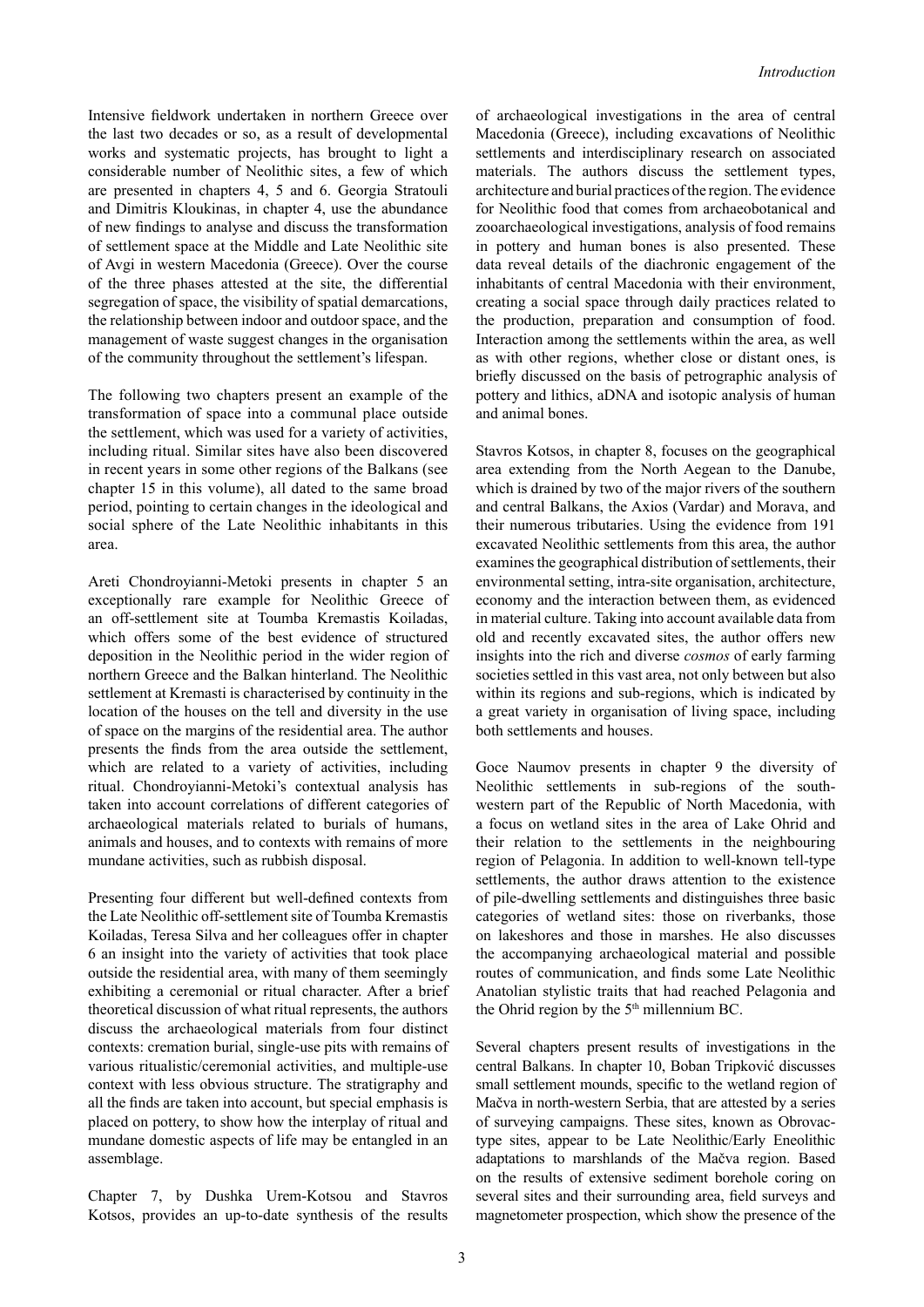enclosing ditches that are a distinctive feature of these sites, the author examines the origin of the mounds, sedimentation processes and the settlements' function and structure.

New results on the spatial organisation of the settlement of Vinča Belo-brdo, the type site of the Late Neolithic culture of the Central Balkan region, located on the banks of the Danube, which is also a yardstick for the chronology of the Central Balkans, are presented by Kristina Penezić in chapter 11. The author aims to estimate the original size of the site, the total surface area of which has been unknown since its discovery, by calculating the total surface of the still intact part of the settlement and the thickness of *in situ* archaeological remains. A fresh estimation of the settlement size in various phases of the occupation and possible changes in size during the settlement's lifespan is based on new geophysical and archaeological research, performed recently. These new data are expected to provide firmer ground for the estimation of the size of the population that inhabited the Vinča site.

Chapter 12 is also dedicated to the Vinča Belo-brdo settlement. One well-preserved house, dubbed house 01/06, has been utilised to obtain insight into spatial organisation at a household level in the time of the Neolithic/Eneolithic transition. Ksenija Borojević and her colleagues have used a multidisciplinary approach and applied forensic technology, as performed during the 2006 excavations at the site, putting the data together into a narrative account of the last days of house 01/06's history. Based on the contextual analysis of all the finds uncovered from the building, the authors offer a new interpretation of the practices that took place within the structure, implying that some of the buildings at the Vinča-culture sites were used for specific activities, such as daily food preparation and storage, while other buildings must have served for sleeping and other indoor activities. The authors propose that the building may represent one of several buildings in a household compound used by an extended family.

Chapter 13 in this volume focuses on the site of Drenovac in central Serbia, a large and long-lived settlement inhabited in the Early and Late Neolithic periods, with thick cultural deposits and complex stratigraphy. Comparing different lines of evidence obtained through recent systematic excavations, reconnaissance and geophysical surveying, Slaviša Perić and his team have pointed out the complex history of the settlement and its internal dynamics, and have addressed the data on the macro (settlement) and micro (house) scale. The authors discuss the settlement's layout, size and intra-site organisation during different phases of occupation. Based on the abundant evidence from four well-preserved Late Neolithic houses, they suggest that more than one nuclear family may have lived in a single house in a late phase of the settlement's occupation. Although it is architecturally organised in a different way than the example from Vinča Belo-brdo, the data from the late LN houses at Drenovac echo the extended-family form of household suggested by the authors of chapter 12 for the late phase of the Vinča culture.

Single-layered sites, which have often been regarded as short-lived, represent the key feature in the settlement pattern of the Early and Middle Neolithic periods in the Central Balkans, known as the Starčevo culture. Pitdwellings, a hallmark of these settlements, and their horizontal distribution do not form stratigraphy that would help in the estimation of settlement lifespan. In chapter 14, Sofija Stefanović and her colleagues explore data linked to funerary practices and relevant radiocarbon evidence in the context of the occupation continuity and duration of those sites throughout the region. The results presented imply that Starčevo-culture settlements were used/reused for much longer periods of time than previously assumed, sometimes even centuries, although it is not possible to say at present whether their occupation was intermittent or continuous.

Krum Bacvarov and John Gorczyk offer chapter 15, on the patterns of deposition at the late  $6<sup>th</sup>$ -millennium BC site of Sarnevo in Upper Thrace in Bulgaria, where numerous pits located at some distance from the settlement have recently been discovered and excavated. Detailed analysis shows that over a relatively short period of time these pits were used by a nearby Neolithic community for ritual purposes. The authors have identified some features of ritual deposition, which they interpret as 'ritual packages', and use this as a starting point for a larger discussion about ritual practices and their role in shaping later Neolithic society. They also note that several other off-settlement pit-fields similar to that at Sarnevo, all dating to the Late Neolithic, have been uncovered in this part of Bulgaria. It appears that such activities were not restricted to this region of the Balkans, as indicated by similar finds showing a variety of ritual activities discovered at Late Neolithic Toumba Kremastis Koiladas in northern Greece, dating to the same period according to the radiocarbon dates (see chapters 5 and 6 in this volume).

The volume closes with two chapters dealing with two important Neolithic settlements from the north and south sides of the Sea of Marmara in north-west Turkey. Recent research on these sites uncovered rich evidence for the organisation and the use of space, which show some common trends in the late phases of the Neolithic in this area. Perhaps most importantly, these two chapters further enrich the striking diversity in the organisation of living space encountered in the geographical area discussed in this book, across which early farmers settled in broadly the same chronological period.

In chapter 16, by Eylem Özdoğan and Heiner Schwarzberg, the houses and the settlement structure of Aşağı Pınar are evaluated and contextualised within a generalised concept of the Neolithic way of life. This important site in Eastern Thrace was established by the end of the  $7<sup>th</sup>$ millennium BC and was inhabited until the first quarter of the  $5<sup>th</sup>$  millennium BC. For the purposes of this volume, the authors have contributed an analysis of the main architectural features of the dwellings and of the broader relationships between the houses and both the settlement